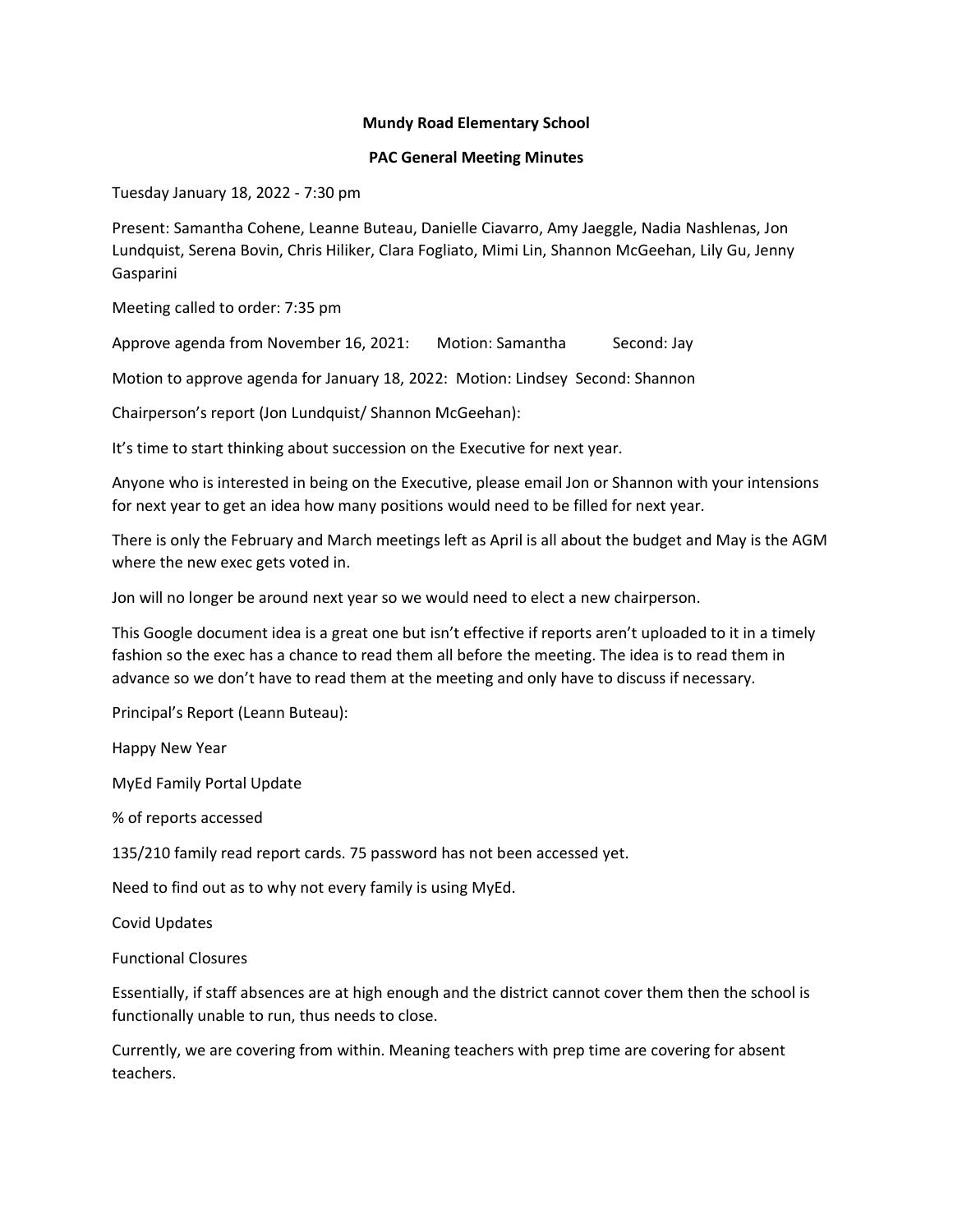Once the district decides that the Mundy needs to close, an email would be sent to every parent. Leann would then contact Jon (PAC chairperson) and class liaisons so that word reach parents through multiple ways.

Once Mundy if functionally closed, "day zero" would be teacher's prep day were they will get ready to move onto virtual learning for the students. Virtual day of teaching lessons is every 4 days.

During functional closures the Principal and secretary would still be on site.

A school could also declare to be functionally closed if there is not enough custodian.

Daily Health Check

Thank you to the families who are doing the daily health checks.

Had to send some kids home during school time. The kids came to school not feeling well. Reminder to please keep children at home if they are not feeling well to keep everyone safe.

Quite a few kids at home because a family member tested positive for Covid.

Attendance ranging anywhere from 10%-34% away.

Masks

Huge increase in kids brining masks to school.

Haven't had to hand out large amounts of masks at school.

Valentines

Absolutely no cards and no treats from home.

The teachers can prepare treat bags to hand out, but this would be out of the teacher's own pocket.

Suggestion: PAC could pay for the Valentine's Day treats/goody bags. We would allocate \$50 per division for a total of \$500. The teachers will then have the money upfront to purchase items to create the goody bags for the kids (treats, stickers, pencils etc.). We could then send an email out to parents asking if any parents would be willing to donate some money to cover the cost. Any amount we raise will go to PAC funds.

Jay put motion to put \$500 for the teachers to purchase Valentine's Day treat/goody bag. Motion passed.

Classroom liaison could send out a message to parents that PAC is funding this year for Valentine's Day treat/goody bag.

75th Anniversary: 75th Anniversary would be held in the 77th year (Spring of 2023). Brainstorming as to how we would celebrate 75th anniversary.

Grade 5 School Leaving

Who coordinates?

Gr. 5 parent coordinates. Jenny and Clara has a committee. Everything is currently on hold.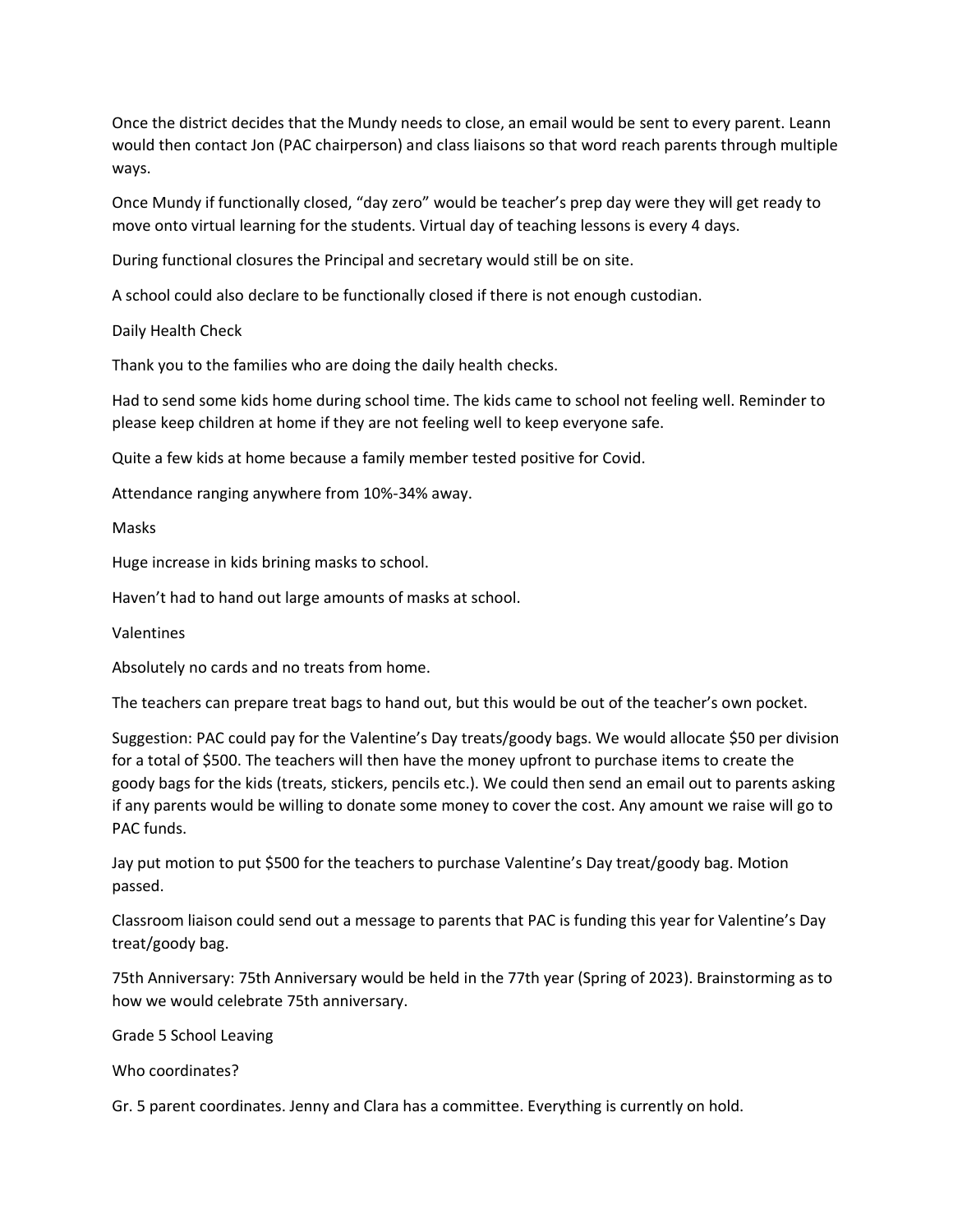Cultus Lake Funding

Cultus lake requires a non-refundable deposit. Thus, Leanne is hesitant to book it at this point. We will decide closer to spring.

Teacher Wish List

See wish list in folder

By district directive, we must fade out smart boards. We are currently short one smart board because we now have Div. 10.

Library upgrades is separate from the Teacher's Wis List. There are other ways to fund for the library.

Story Baskets: different basket of literacy stories and tools for kids to build stories.

Treasurer's Report (Samantha Cohene):

SD43 Mundy Road PAC

Balance Sheet - Jan 18 2022

Assets

Bank - General Account \$ 8,400.07

Bank - Gaming Account \$ 4,675.42

Bank - Technology Account \$ 5,737.34

Bank - Rainy Day Account \$499.51

Undeposited Funds \$-

Total Assets \$19,312.34

For any outstanding reimbursements please contact Samantha via the treasury email.

Question: do we have the budget for the Cultus Lake bus. We allocate \$5 per kid. This year, there is 32 grade 5s. Therefore, we can cover the cost.

We would need to plan for budgeting for next year. The meeting for budgeting would be in April. Samantha will be emailing everyone a budget report.

Volunteer Coordinator (Jenny Gasparini):

No new volunteer opportunities.

Division 4 will be providing staff treats on Friday, January 28th

Division 6 will be providing staff treats on Wednesday, Feb 23rd

DPAC (Clara Fogliato and Amy Jaeggle):

Meeting was held on November 24, 2021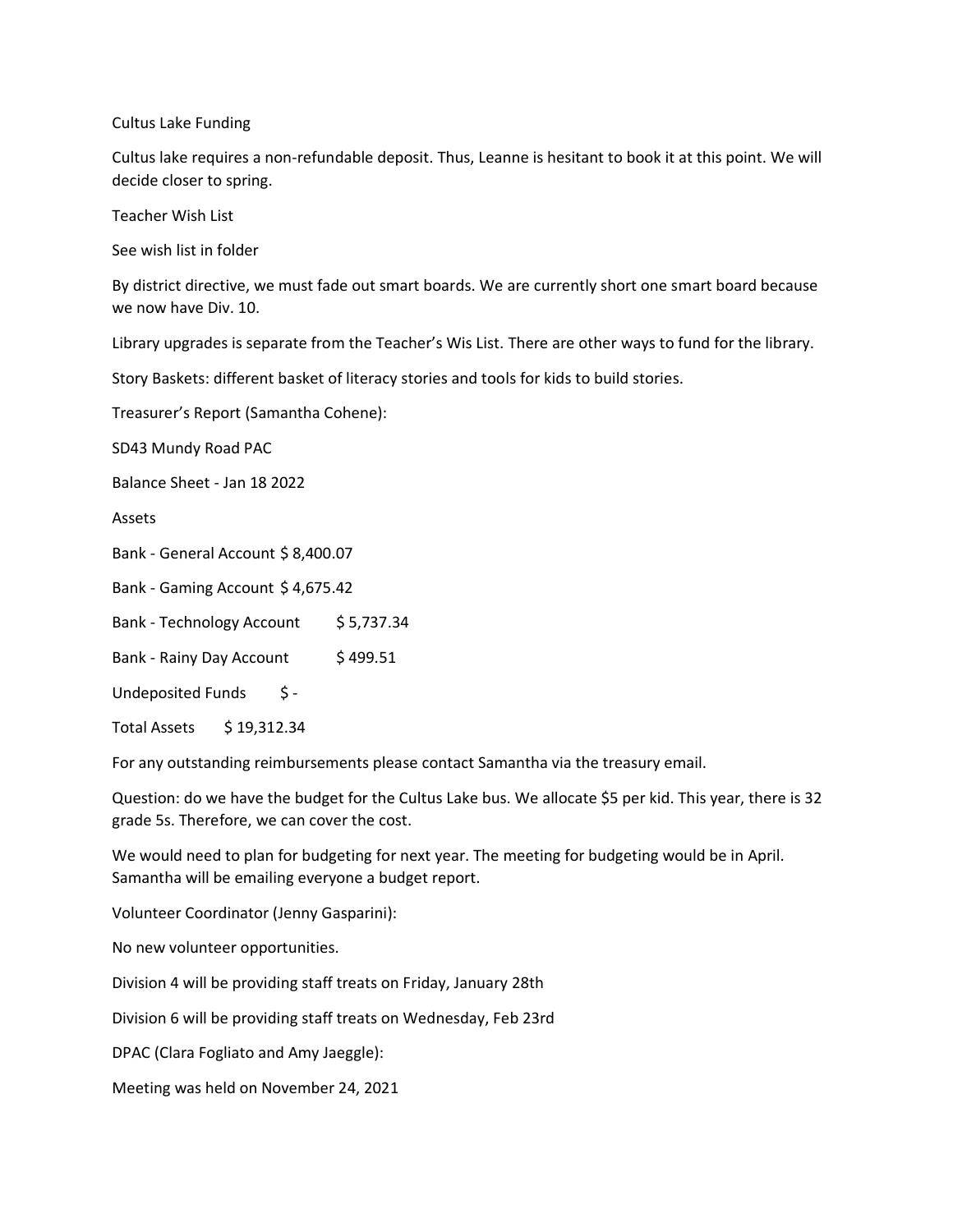Regular agenda items: Approval of Agenda, Approval of Previous Minutes, and Treasurer's Report

Superintendent's Report - motion passed to not require vaccine mandate

SD43 Technology was highlighted-remote learning plan moving forward for 2025

Increasing focus on STEM education

Family Smart - a Parent Peer Support Resource www.familysmart.ca

The web link will be shared to Mundy parents on next week's newsletter.

Next PAC General Meeting on January 26, 2022, focusing on the stages of grief.

Feedback was shared: DPAC is not very resourceful for elementary level. Great resources for high school students.

Online Ordering Administrator (Nadia Nashlenas):

Lunch and treat ordering are suspended temporarily due to Covid school restrictions. Preference is given to provide credits first, but refunds will be provided if events are canceled permanently.

Other events currently on hotlunches.net are for the Coquitlam Express Hockey night on Jan 22nd and Emergency Preparedness packs.

There has been some confusion between this role and Danielle's role (Hot lunch Coordinator) likely because the ordering website is called hotlunches.net. Nadia had some parents reach out to her confused as to who does what. The name of the website cannot be changed, thus suggested changing the name of the Hot Lunch Coordinator role to Lunch and Treat Coordinator. This name is more representative of the role since it's not just 'hot' lunches that are coordinated.

We have decided to "wait and see" for the rest of this school year. If any change needs to be made, it makes more sense to change it at the beginning of next school year.

Hot Lunches (Danielle Ciavarro)

All term 2 vendors have been updated regarding our current Hot Lunch status. They have all agreed to reschedule once Hot Lunches are reinstated.

Safety Coordinators (Mimi Lin & Jennifer Lowther):

Nothing new to report.

We are no longer asking for the ICBC personnel to come and hand out reflective stickers due to COVID restrictions.

Question raised: What was the decision regarding handing out reflective straps?

The group had voted, and most people voted "no". The comments we received was that people are worried the reflective straps would be fun for the kids for a while but not impactful.

The original idea was for PAC to fund the reflective straps since ICBC cannot hand out reflective stickers to every Mundy student. We would had out the reflective strap to every student in conjunction with a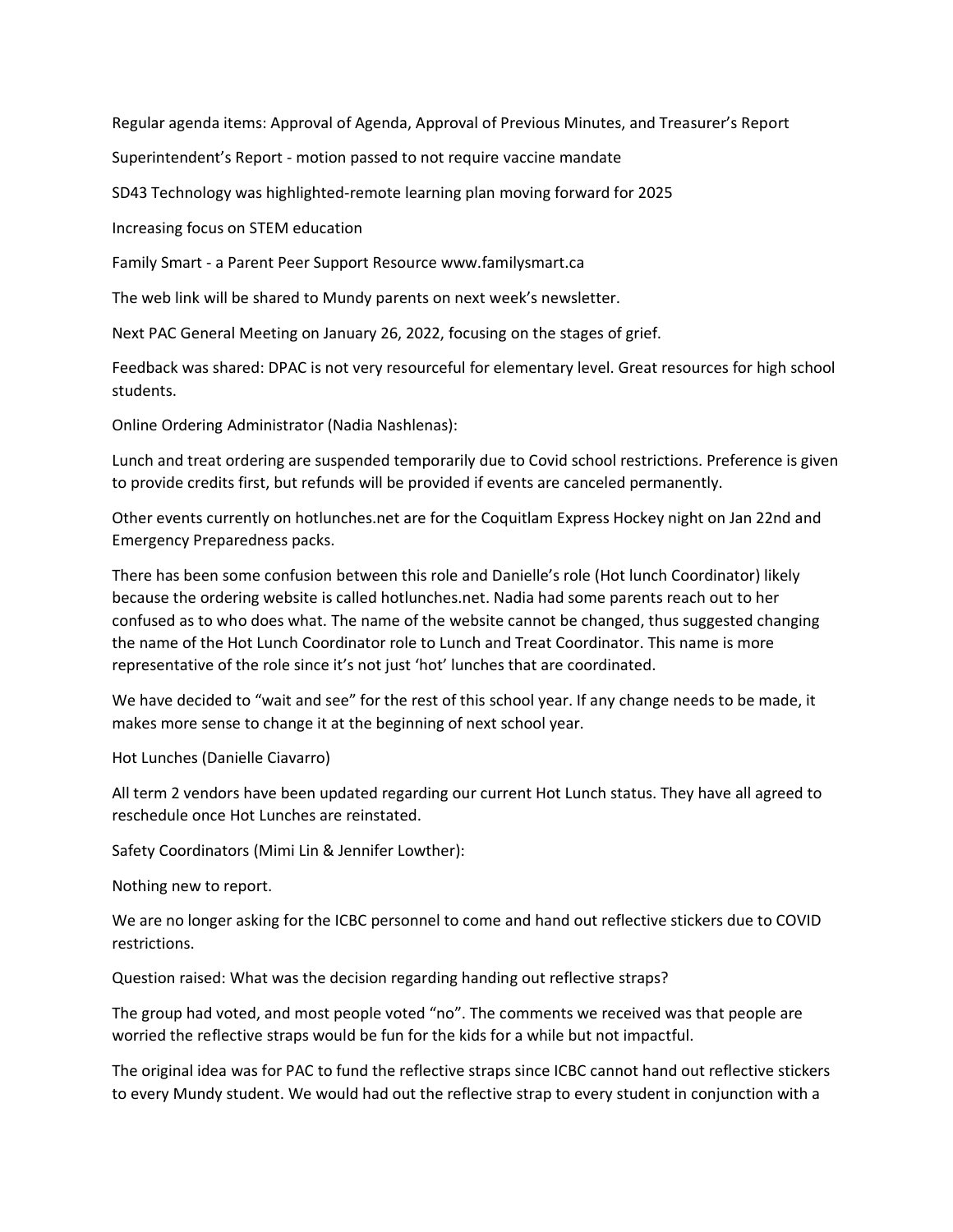workshop delivered regarding road safety and staying visible during dark months. However, in person workshop is not possible at this point.

Question raised: Can we do virtual workshop?

We had looked into virtual workshops, but our RCMP liaison let us know that they have discontinued virtual workshops because it was not very effective.

Social Coordinator (Lindsay Gallo):

Coquitlam Express Hockey Night proceeding as scheduled. Many families backed out due to current Covid condition. There are currently 4 families still interested.

Emergency Preparedness (Jay Hilliker):

Nothing to report

Fundraising (Heather Hooton)

Potential Purdy's Easter Chocolate run from personal residence (Lindsay Gallo).

Minimal amount for Easter is \$500. The offer cute bunny chocolates etc.

Lindsay would be happy to run the event out of her house since we can no longer use the school gym.

Leann confirmed that we can set up tables at the under cover area at the school for Easter Chocolate pick up.

We voted and it was agreed upon to run the Purdy's Easter Chocolate fundraiser.

February 7-13, 2022 week Red Robin fund raiser. Dine-in at the restaurant and Mundy would get 20% of the proceeds.

Communications Coordinator (Serena Bovin)

Nothing to report

Parent Education Coordinator (Shannon McGeehan):

No Report

Question regarding Saleema Noon: Should we hold another session this school year?

Teachers had concerns with the material presented, especially for the younger grades. It was very graphic.

Teachers did not have a say on how the material would be taught, which was a concern.

Teachers has the autonomy on how sexual education should be taught in their classroom.

Some parents feel it is important to hold sexual education every year. However, teachers are used to teaching the content every two years, thus they are not looking to teach it again this year.

Shannon posted the question regarding if we should be providing more Parent Education sessions. Based on last year's turnout, parents do not seem to be interested.